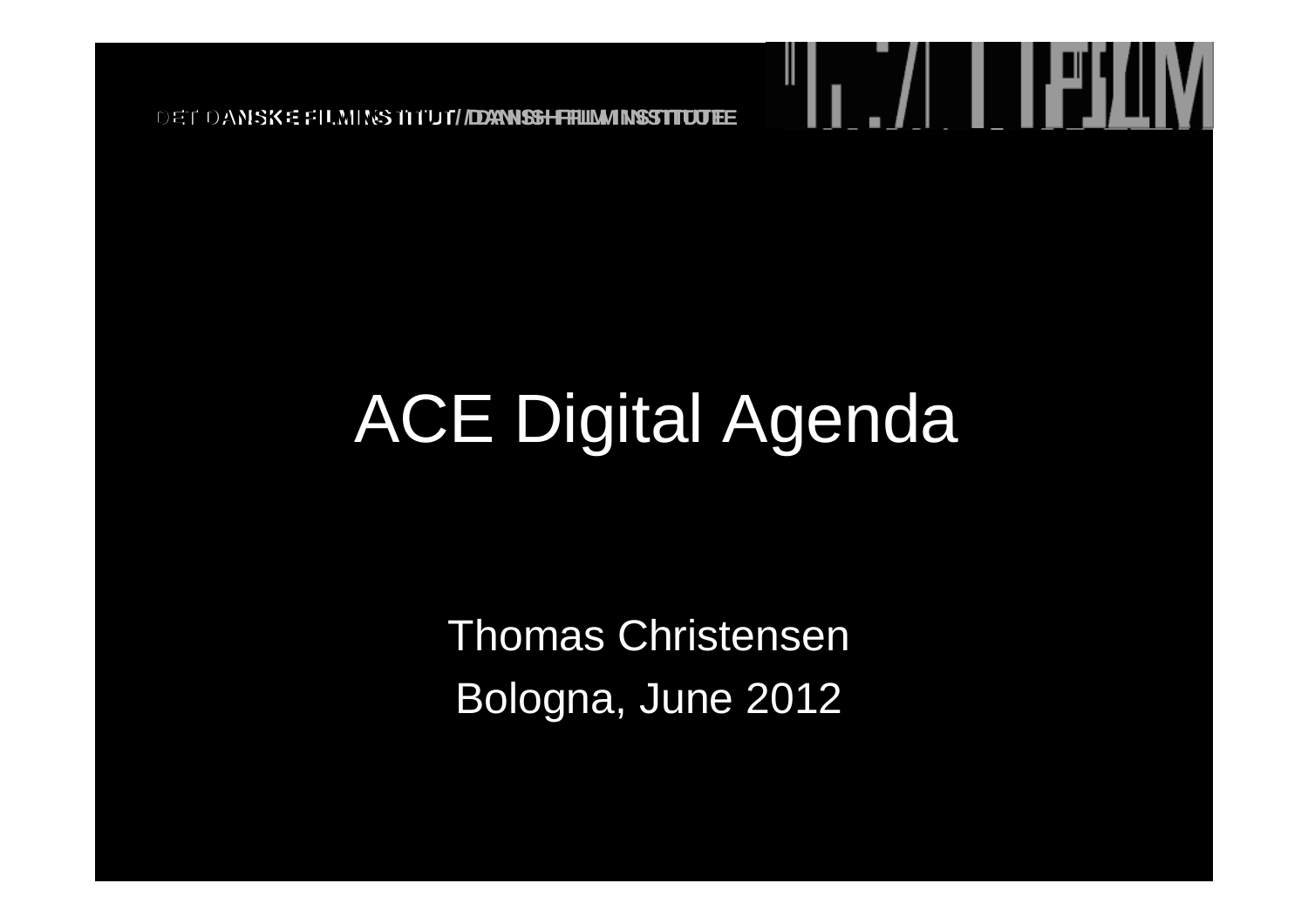In November 2002, TDC, the largest Danish communications firm, irretrievably deleted 60 customers' e-mail accounts. Asked how this could be, marketing director Martin Lippert answered that it was:

**↑ . /│ ┃ ┃ i\*」**∐

#### 'THE RISK OF BEING A COMPUTER USER'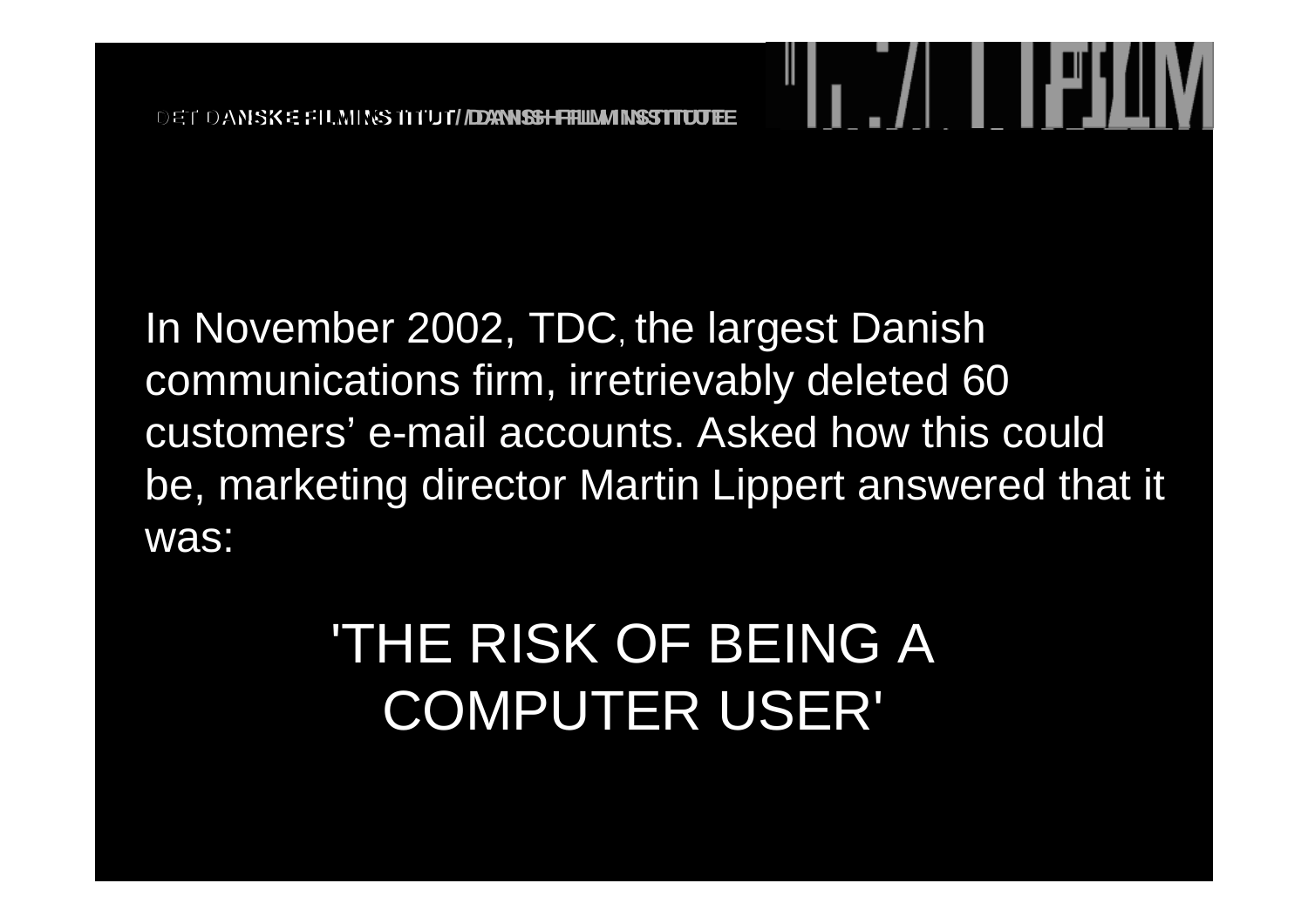## CURATORSHIP

With digital media it becomes even more important to ensure compulsory deposits of films to ensure that they are properly catalogued, documented and stored in sustainable repositories.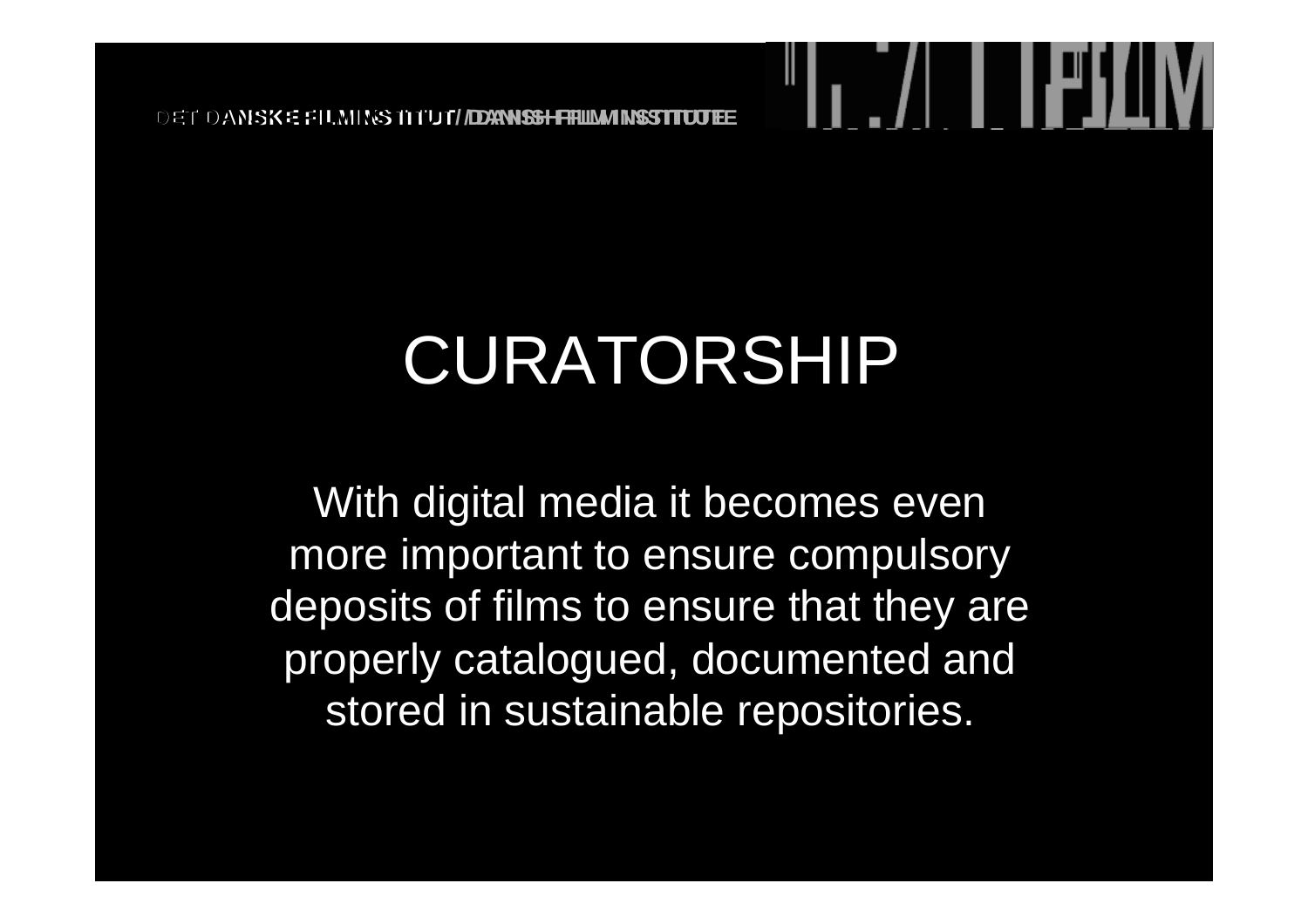### PRESERVATION

Current cost for trusted long term digital repository storage is estimated to be of the same, or higher, magnitude than the equivalent analogue preservation.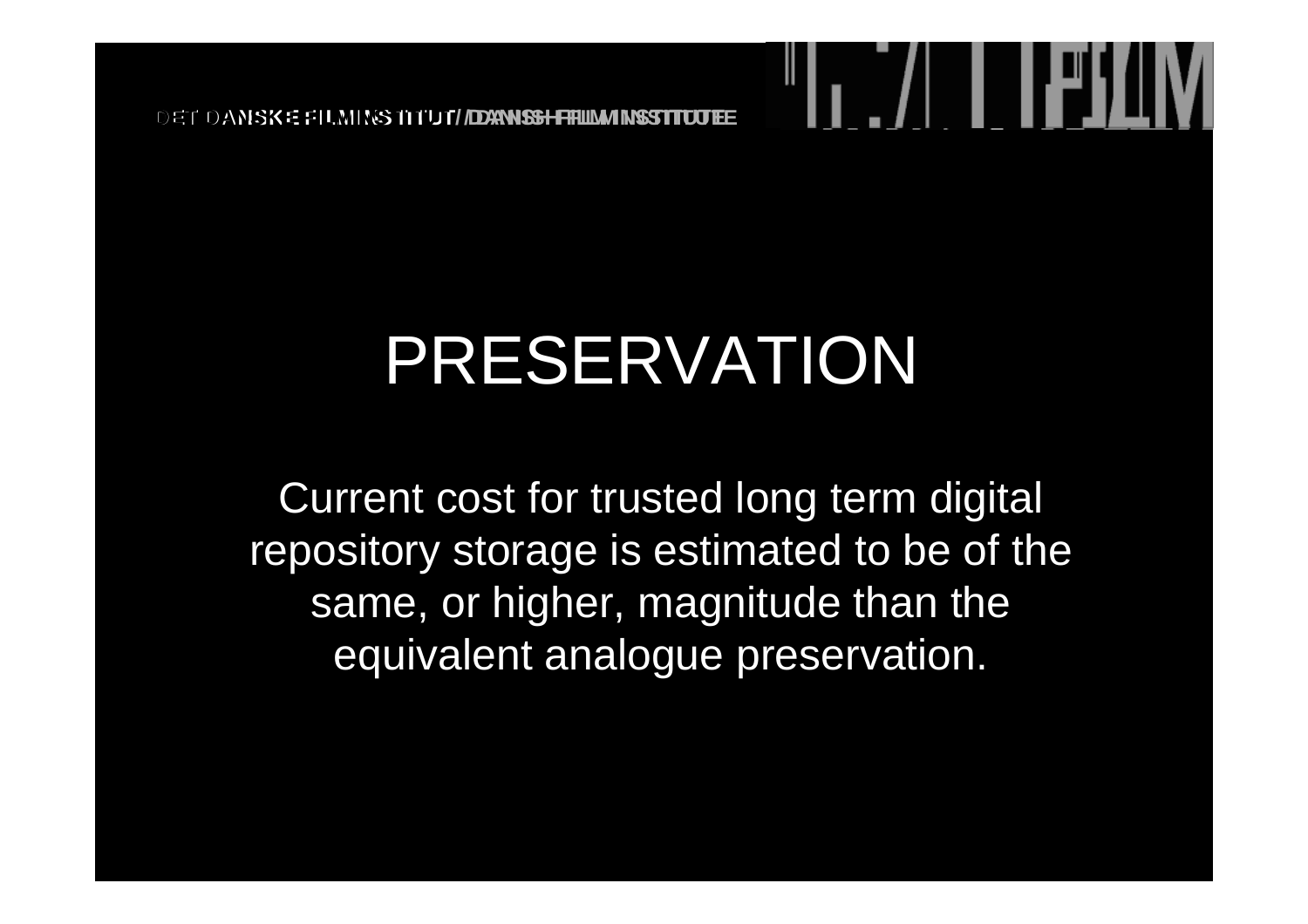### SCREENING

Maintaining an authentic "cinematographic" screening experience is already proving a challenge, as digital transfers of heritage films often have a re-mastered look.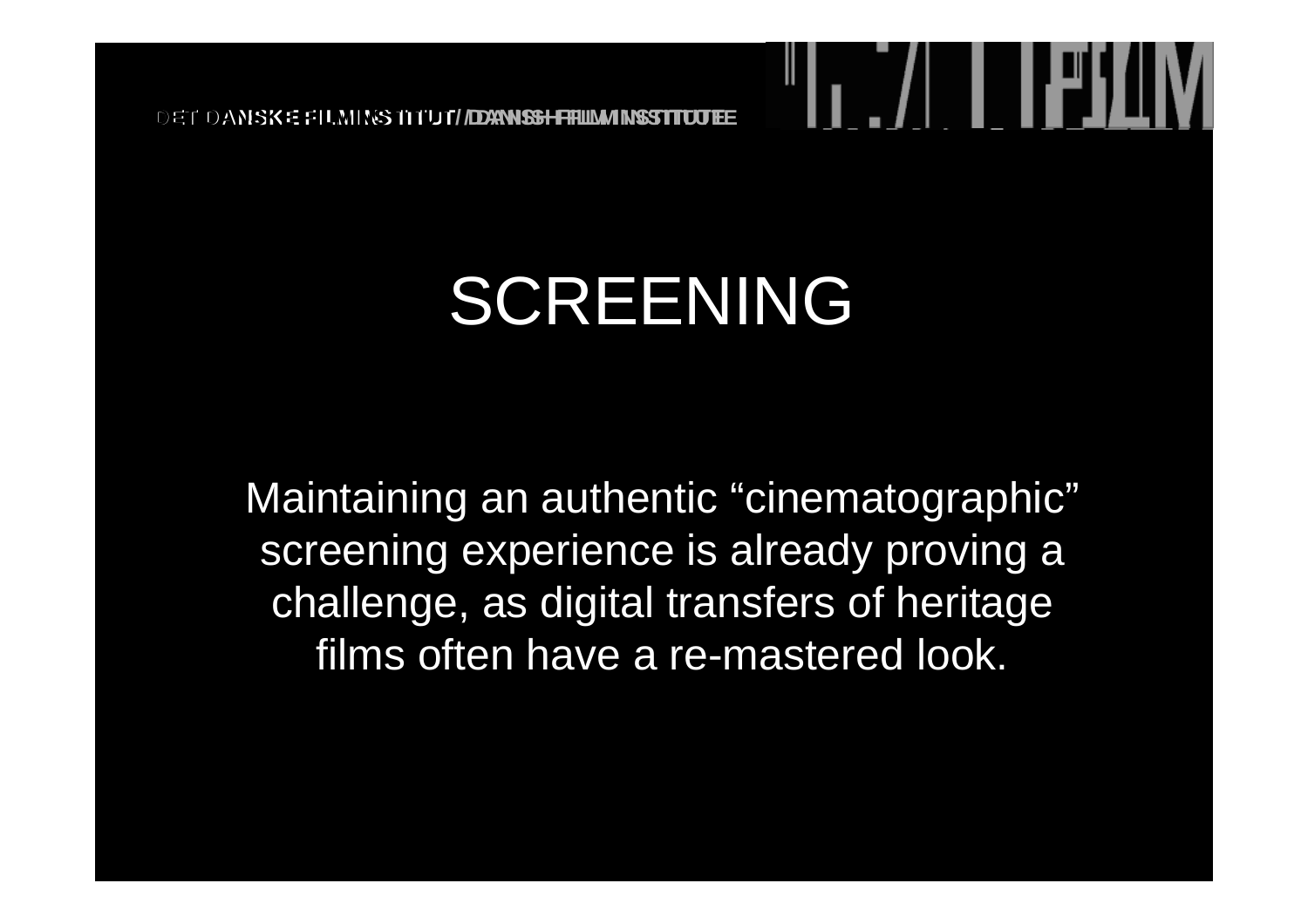#### DISTRIBUTION & PROGRAMMING

Cinematheques will have to master the use of DCPs.

Despite the general thinking that everything will remain available, there is really no knowing which films will remain available, and under which conditions.